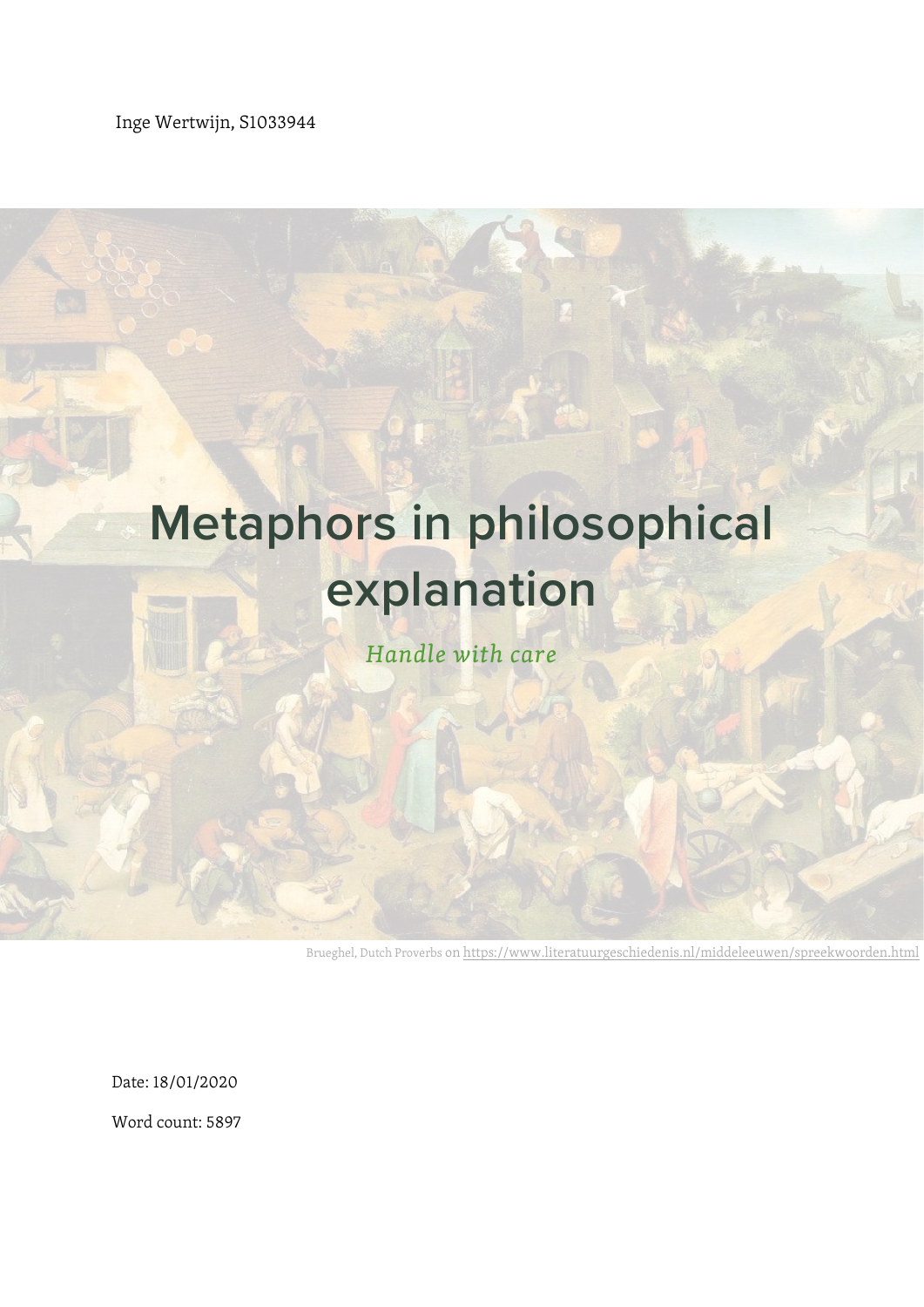It is December 2019. In a parallel universe, the Open Philosophy® Council is in session. Most of the day has been spent discussing Global Administration. Decisions have been made on such momentous issues as the correct procedure for giving out honorary degrees, a ban on unauthorised philosophical journals and a code of conduct for the academic teaching of philosophy.

There is only one item left on the agenda. An application for an extension of the Open Philosophy® Toolkit. The Chairman turns to the Council's Secretary. "Can't you come up with a reason to throw this thing out?" he whispers. "I have a feeling this is going to be heavily disputed, and I'd like to go home. I have an excellent Burgundy waiting for me. I don't fancy listening to yet another heated debate going nowhere."

The Secretary mournfully shakes his head. "I am afraid not," he says. "The form is properly filled out, and the applicant is here to answer any questions. Over there, that dumpling of a woman in the maroon dress. Goes by the name of Majofski. Even looks the part, a bit Eastern European, with those flat cheekbones. Probably works as a librarian somewhere. You know the type. Could not get an academic posting but fancies herself as a bit of a philosopher. Better get it over and done with, otherwise she'll be dogging our doorstep for weeks."

The Chairman sighs. "Give us the form then," he says, and proceeds to read it out to the assembled philosophers who are lounging about in their leather chairs.

*Proposed extension: a testing device for metaphors.*

*Format (s): Thought experiment and/or empirical testing and/or computer testing Rationale: Metaphors can have powerful but unpredictable effects. Philosophers use metaphors for explaining and teaching. If a metaphor goes astray, this is may be harmful to both the philosopher and the audience, or even society at large. Therefore, the Open Philosophy® Toolkit should include a method a metaphor may be tested by. Academic grounding: …*

"oh dear, this stuff goes on for pages and pages. Very pretenti-, eh, erudite looking. I see lots of names and many footnotes, well, I suppose everyone has read it. Who has an opinion about this?"

A smallish man with a large nose puts up his hand. He has a fanatical look about him. "There we go," the Chairman thinks. "Now we are in for it." He smiles benignly. "Yes? Please introduce yourself."

"I am Michael Locke," the large nosed man says. "Yes, related to. And it is on his behalf that I must speak up. John was very clear on this matter. 'Do not use metaphors,' he said.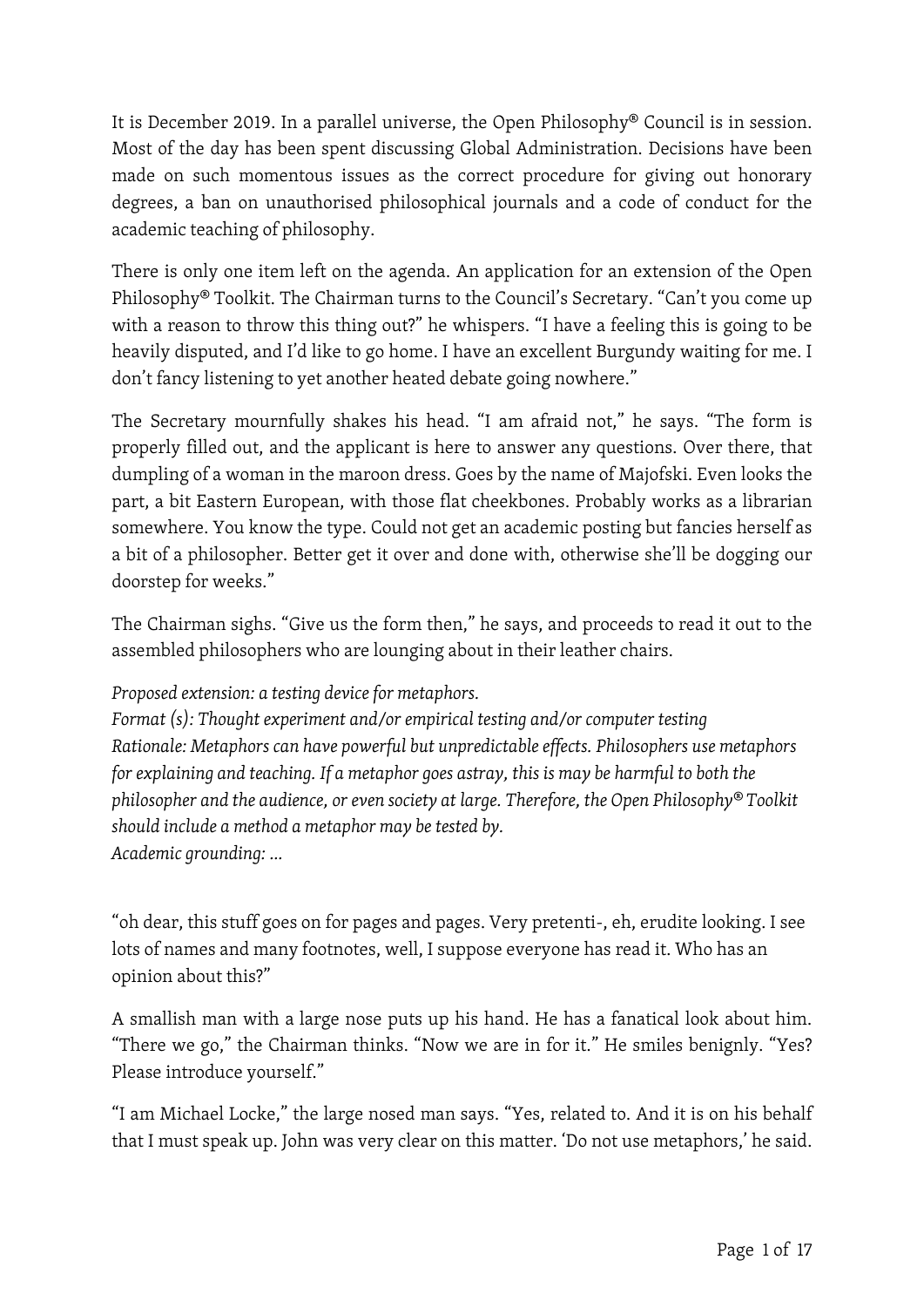'They are lying cheats<sup>[1](#page-2-0)</sup>.' He scratches his nose. "John meant that they are not suited for truth. Or anything else important. And that goes for any kind of figurative language. The other empiricists thought so too. Hobbes<sup>2</sup>. Berkeley<sup>[3](#page-2-2)</sup>. All against metaphors. A waste of space they are. So is this testing device. If you don't use metaphors, you don't need to test them either. End of story. Right as rain. That's not a metaphor by the way. Nobody knows what it means."

"Any kind of figurative language?" the Chairman asks. "I thought we were only talking about metaphors. Mrs Majofski? Could you enlighten us?"

The little round woman stands. "Call me Anna, please," she says. "Yes, I did mean metaphors, but in a very broad sense. You know the word *metaphor* is a metaphor<sup>[4](#page-2-3)</sup> in itself? It is when we refer to one thing through something else that is a bit but not quite like it. You can build a metaphor from a few words. As in *you are my knight in shining armour*." She beams at the Chairman who looks embarrassed.

"But you can also build metaphors from expressions or whole sentences. So even stories can be metaphors. You don't have to restrict yourself to words either. A painting or a video can be a metaphor. Or a political cartoon".

A snort comes from one corner of the room. "That is not how Aristotle defined metaphors. Do you think, Madam, that it is up to you to decide what a metaphor is? Do you have the power to make words mean different things<sup>[5](#page-2-4)</sup>?"

The little round woman colours visibly. "I did not think all of that up myself. You can ask Dr Hills here. He is the expert."

"David, my dear fellow," the Chairman says. "So glad that you are here. Can you confirm what this good lady is saying?"

Hills strokes his beard. "I suppose," he says slowly, "she is a bit plain spoken, but she is not wrong. I think she must have read my article<sup>[6](#page-2-5)</sup> in the Stanford Encyclopaedia. As she says, a metaphor refers to something in terms of something else. What is important for the present discussion is this: the likening is done without specifying exactly what

<span id="page-2-0"></span><sup>&</sup>lt;sup>1</sup> "All the artificial and figurative application of words eloquence hath invented, are for nothing else but to insinuate wrong ideas, move the passions, and thereby mislead the judgment; and so indeed are perfect cheats" - Locke, 1998, p. 677

<span id="page-2-1"></span><sup>&</sup>lt;sup>2</sup> According to Thomas Hobbes, it is one of the abuses of language to "use words metaphorically; that is, in other sense than that they are ordained for; and thereby deceive others" - Hobbes & Gaskin, 1998, p. 21 <sup>3</sup> George Berkeley simply said that "the philosopher should abstain from metaphor" - Berkeley, 2012, p. 74

<span id="page-2-3"></span><span id="page-2-2"></span><sup>&</sup>lt;sup>4</sup> The word 'metaphor' comes from the Greek  $\mu \epsilon \tau \alpha \varphi \circ \rho \alpha$ : to transfer, to carry across.

<span id="page-2-4"></span><sup>5</sup> Lewis Carroll, 1982, p. 191

<span id="page-2-5"></span><sup>6</sup> Hills, 2017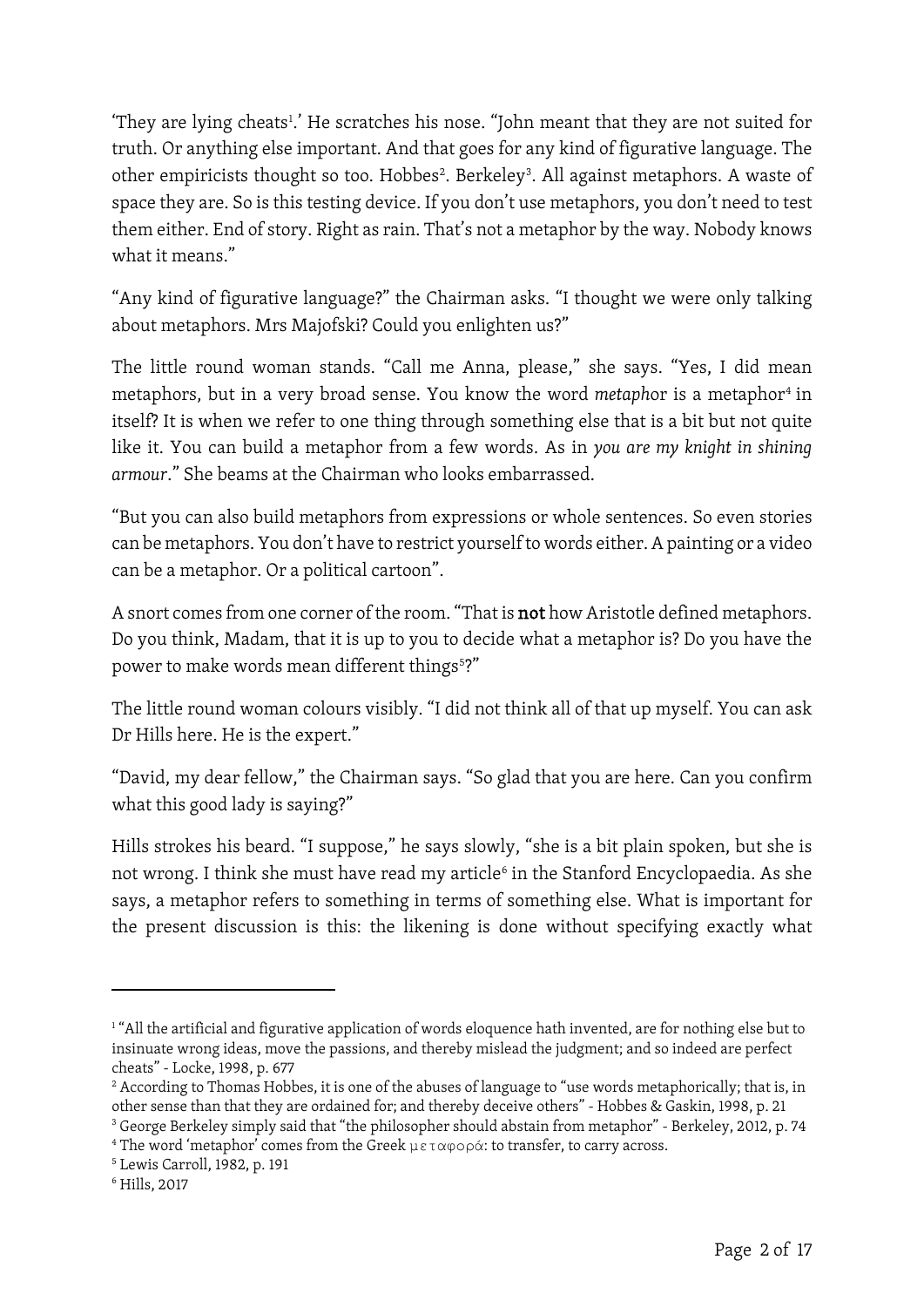qualities or features are relevant. That is a large part of what makes a metaphor unpredictable."

He sighs heavily. "I know it is customary to consult Aristotle on metaphors as he had opinions about them[7](#page-3-0) . But his idea of metaphor was restricted to fancy word play with what he called 'hidden comparisons'. You know, as in *Aristotle is a lion*. But if you look at what a metaphor does, you quickly realise that metaphors can be of all shapes and sizes. Think of Aesop's tales and the parables<sup>[8](#page-3-1)</sup> from the new Testament. These are narrated metaphors<sup>[9](#page-3-2)</sup>, helping us to solve essential psychological and social problems in the real world. Myths, fables, allegories and children's tales are the same<sup>[10](#page-3-3)</sup>. It does not matter what label you stick on the various forms. Daniel here would agree that his thought experiments are also metaphors."

Dennett looks up. "Of course, my thought experiments are metaphors. I sometimes call them intuition pumps, but that is only when I want to be obnoxious." He pokes Searle in the ribs. "Seriously, I regard thought experiments as the philosophers' version of Aesop's fables<sup>[11](#page-3-4)</sup>. They are little stories to provoke a heart-felt, table-thumping intuition. I love them. How did I put it? These are the enduring melodies of philosophy, with the staying power that ensures that students will remember them, quite vividly and accurately, years after they have forgotten the intricate surrounding arguments and analysis."

A commotion issues from the back. A big man in a brown suit is on his feet, gesticulating. His round brown eyes flash. His little brown beard tries to jump up and down. "But what about science, sir?" he cries. "Surely you don't mean to suggest that thought experiments are just metaphors? That they cannot be scientific? That philosophers cannot perceive the laws of nature?"

Dennett is visibly taken aback and looks helplessly at the Chairman. "That is James Robert Brown," the Secretary whispers. "A Canadian. He has recently co-edited a monster volume on Thought Experiments<sup>[12](#page-3-5)</sup>. Tread carefully."

The Chairman beams his special beatific smile. "I am sure Daniel meant nothing of the kind, my good man. You must not take these things so personally. No one here is trying to suggest that philosophy is inferior to science. Right, Daniel?"

<span id="page-3-0"></span><sup>7</sup> Aristotle said: "The greatest thing by far is to be a master of metaphor; it is the one thing that cannot be learnt from others; and it is also a sign of genius" (Aristotle, 1984, pp. 2334–2335, section on Poetics). <sup>8</sup> Harari, 2018, chapter the Tree of Knowledge

<span id="page-3-2"></span><span id="page-3-1"></span><sup>9</sup> Mah, 2014, p. 9

<span id="page-3-3"></span><sup>&</sup>lt;sup>10</sup> Geary, 2011. chapter Metaphor and Parables and Proverbs

<span id="page-3-4"></span><sup>&</sup>lt;sup>11</sup> D. C. Dennett, 2013, p. 6

<span id="page-3-5"></span><sup>12</sup> Stuart, Fehige, & Brown, 2017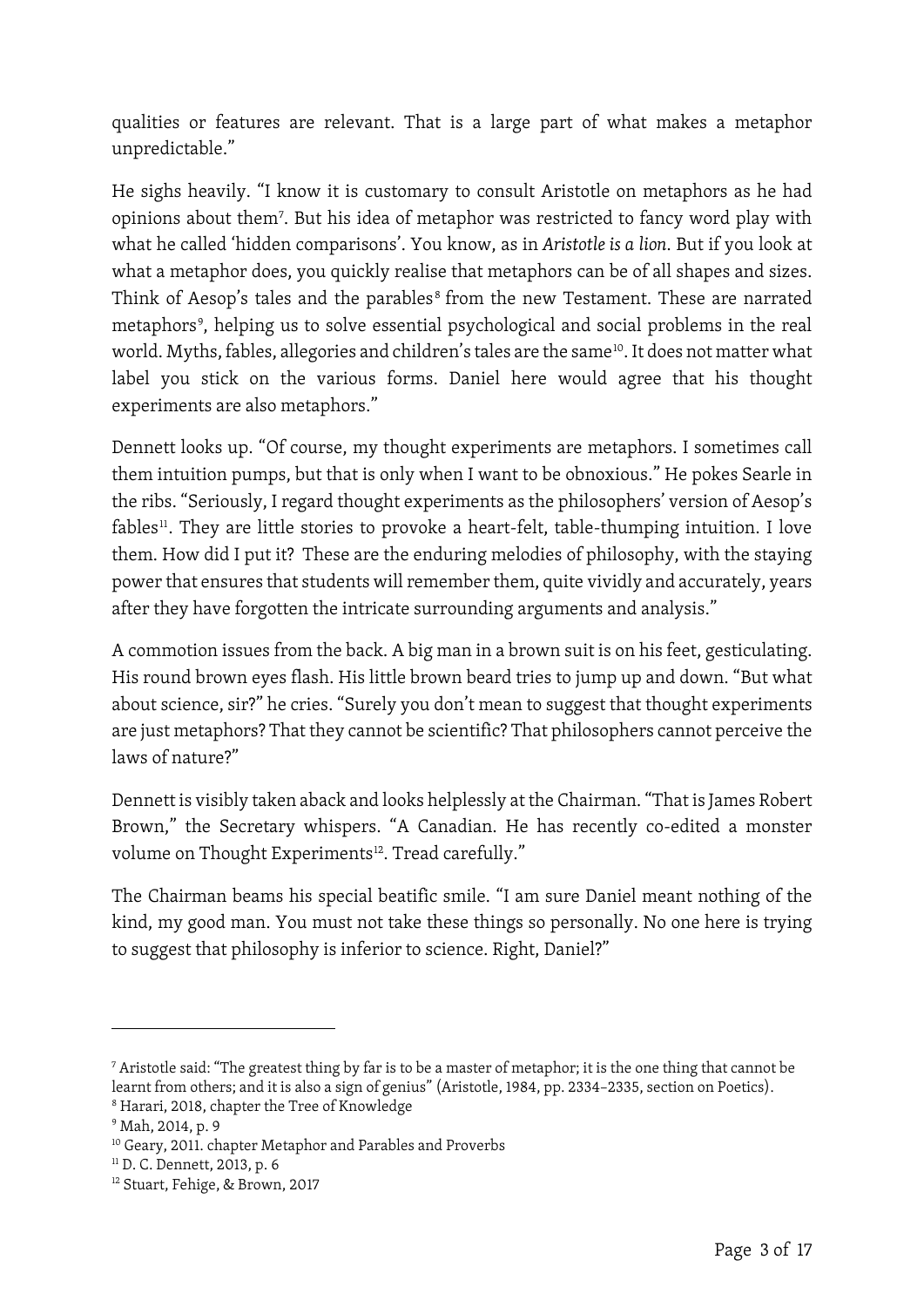Dennett bows to the Chairman's in obvious gratitude. "Not at all," he says carefully, "I don't pretend that my own thought experiments rival with empirical experiments. However, that is not to say it could not happen. Or that a thought experiment could not take the form of a formal logical argument<sup>13</sup>. But most thought experiments are simply intuition pumps. Like Plato's Cave and Descartes' Demon. Intuition pumps are the hand tools of the mind, so to speak. Not the precise, systematic machines of mathematics and science. Not intended to be analysed through rigorous argument."

Brown relaxes back into his chair. Dennett doesn't. He is obviously on a roll. "Such fun too! Thought up dozens myself." He spreads his arms. "Every philosopher should create their own. That is why they are in the Open Philosophy® Toolkit<sup>[14](#page-4-1)</sup>. Although it beats me why Baggini and Fosl put in *analogies* and *intuition pum*ps and *thought experiments* as separate entries. Truth be told, the difference is merely semantic. They amount to the same thing. I would urge you to take a more practical view."

"Then can you explain to us, Daniel, how metaphors work?" the Chairman asks. Dennett looks nonplussed. "What do you mean, how do they work? I am not a philosopher of language. I haven't got a clue. Ask someone else." He sinks back in his chair and starts leafing through a coffee stained manual on object-oriented programming.

Hills clears his throat. "I would advise against that, Chairman. Unless you enjoy listening to a cacophony of dissenting voices. If you like, I could give you a quick run-down. The well-worn semantic account, the Gricean pragmatic account, the comparativist view, Davidson's brute force account<sup>[15](#page-4-2)</sup>. The literalist versus the contextualist. There are dazzling insights from cognitive linguistics who have done away with referents and propositional content and logical forms. And there is my personal favourite: metaphors as a game of make believe<sup>[16](#page-4-3)</sup>."

"No, thank you, David," the Chairman says firmly. "Just answer me this. Is there a received view on how the construction of the metaphor is related to its meaning?"

Hills takes off his glasses and starts to polish them. "No, Chairman," he says. "And there won't be anytime soon. The old ideas in the Philosophy of Language are, well, old. A tad arrogant at times. And the new ones are too new. And much too complicated. Just picking up one of Brandom's books will probably put your back out. He plays Wittgenstein's

<span id="page-4-0"></span><sup>13</sup> Baggini & Fosl, 2002, p. 58

<span id="page-4-1"></span><sup>14</sup> Baggini & Fosl, 2002

<span id="page-4-2"></span><sup>15</sup> Davidson, 1978, pp. 46–47

<span id="page-4-3"></span><sup>16</sup> Hills, 2017, p. 65, citing Kendall Walton, 1993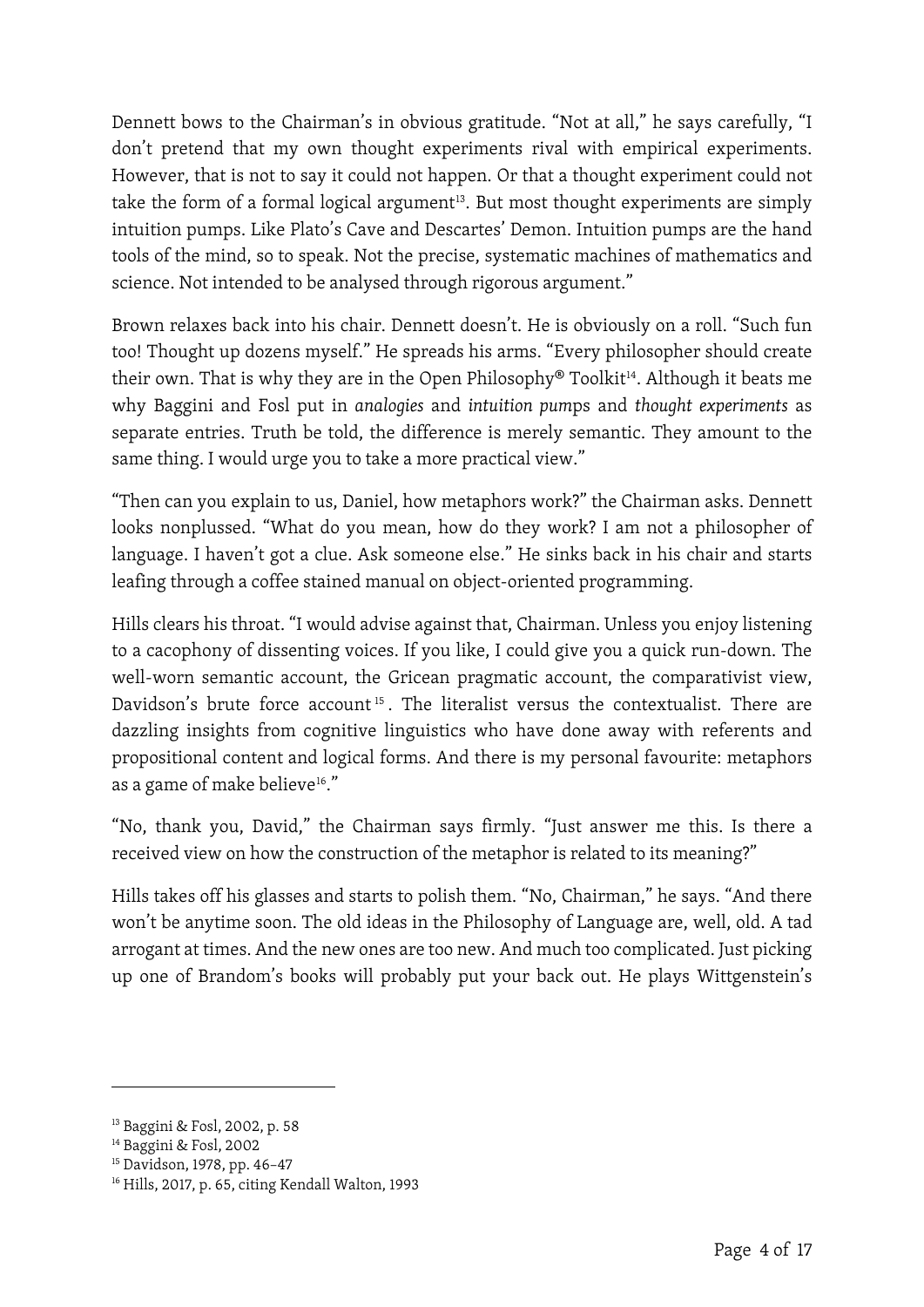language game but in multiple dimensions, styling himself on Kant, of all people. With a pragmatic and a normative twist<sup>17</sup>. You don't want to know.

"Indeed," the Chairman concurs. "I do not. I thank you for your, eh, explication. Let me recapitulate. As I understand, a metaphor likens something to something else that is a bit but not quite like it. In any form or shape. And we don't know how it works. Somehow it fills our heads with ideas, but we don't know quite what they are<sup>18</sup>. Correct?" Hills nods.

"So," the Chairman continues, "Mrs Majofski, I mean Anna, did not make any glaring errors on her application form after all. I thank you folks to keep your huffing and puffing to yourself from now on. But what are we to make of the ban on metaphors by our great British empiricists? Are we to honour that ban? Any thoughts?"

"I thought you'd never ask," a deep voice breaks in. "I mean, if anyone in this room knows about metaphors in real life, it's me."

"Come up here, George," the Chairman says, "we can't hear what you have to say if you keep mumbling into your beard." Privately he wonders why there seems to be an overabundance of men with beards in philosophy. He prefers to be clean shaven himself. Surely women must feel, well, conspicuous, in such hairy company. He makes a note to himself. Not a topic for today. This day has already gone on too long.

Lakoff ambles up to the top of the room. He is wearing a long coat which still glistens with rain. "Excuse my attire," he says, shaking himself out. "I have been interviewing. Out there. Very important to keep in touch with real people, you know. You should try it occasionally." Some philosophers pointedly stare out of the window.

"I suppose you have been reading my books $19$ ," he says. "Have you?" There is an awkward silence. He grimaces. "Well, I suppose I can tell you the gist of it. We all use metaphors all the time. About 5 or 6 a minute. Usually we are not even aware of it. That's why this journalist, Geary<sup>[20](#page-5-3)</sup>, likens them to volcanoes. Which is quite apt. Dead metaphors you would have to look up in an etymological dictionary. Nobody does that except our Chairman here."

He winks at the Chairman who pretends not to see. "The common ones, we all know as clichés," he continues. "You know, *happy as a lark* and *bright as a penny*. The active metaphors, the fresh ones, those are the ones that you notice".

<span id="page-5-0"></span><sup>&</sup>lt;sup>17</sup> Loeffler, 2018

<span id="page-5-1"></span><sup>18</sup> Lewis Carroll, 1982, p. 136

<span id="page-5-2"></span><sup>19</sup> Lakoff & Johnson, 2003

<span id="page-5-3"></span><sup>20</sup> Geary, 2011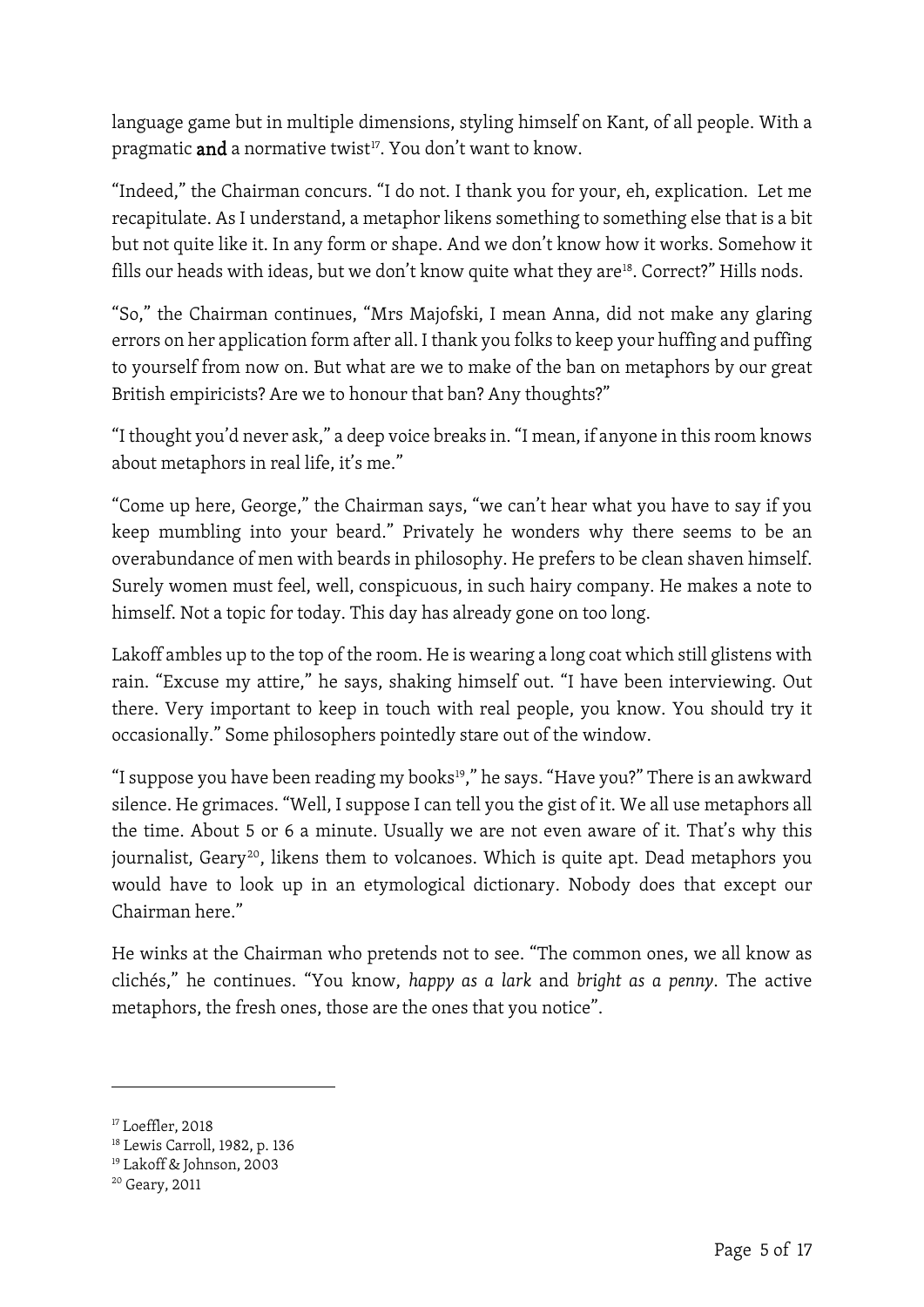"Aha," says the Chairman. He perks up. "That is a nice distinction. I suppose the active metaphors are the important ones. Since we don't really notice the others?"

Lakoff looks at the Chairman as if he were a toddler spilling orange juice across the new white carpet. "No Chairman," he says slowly. "If things were that simple, I would not have to write books about it." He takes off his coat and sits down heavily.

"Metaphors are primarily a matter of thought and only secondary of language. That is why many philosophers of language get confused around metaphors. We use metaphors to explain abstract concepts to ourselves and to others. Even Locke, with his disdain for metaphors, used them. As did Hobbes<sup>[21](#page-6-0)</sup>. We build metaphors initially from sensory information, that is, information that is readily available to our bodies. Over the course of thousands and thousands of years, we have created many webs of interdependent and intersecting metaphors. That is why our language is full of them. Fascinating, from a historical point of view. 'Without metaphor, there would be no philosophy,' my friend Mark Johnson likes to say<sup>[22](#page-6-1)</sup>. But there is a catch."

He pauses and looks around. A few philosophers sit up a little straighter and Lakoff looks gratified. He continues. "These metaphors, that we have shaped with our thoughts, in turn shape our thinking. Some of you will feel uncomfortable with me saying this, I am sure. Particularly if you fancy yourself as a writer. Or if you are so full of admiration for the Grand Masters of Philosophy that you think that their instrument, the pen, must be the ultimate instrument of philosophy. Well, if you think that, you are wrong. Language evolved for rather different reasons."

He grins. Would you believe, our close relatives, the chimpanzees already have a capacity for spatial metaphors<sup>[23](#page-6-2)</sup>? Related to their social hierarchy. So, metaphors may even predate language. But I digress." He looks at his watch which appears to have stopped.

"Do come to the point, George," says the Chairman. "I am sure you did not come here for the sole purpose of treading on some toes. You mentioned a catch?"

Lakoff nods. "There are several catches. One is that we cannot understand what our mind cannot embody. He looks around and spots the dark and brooding figure of Di Paolo. His white beard is luminescent. "Ezequiel, perhaps you'd better explain about embodied and enactive minds? Since you base your theory partly on Jonas<sup>24</sup>, our more, eh, continentally

<span id="page-6-0"></span><sup>&</sup>lt;sup>21</sup> Forrester, 2010

<span id="page-6-1"></span><sup>22</sup> Johnson, 2008

<span id="page-6-2"></span><sup>23</sup> Dahl & Adachi, 2013

<span id="page-6-3"></span><sup>24</sup> Di Paolo, 2005; Cuffari, Di Paolo, & De Jaegher, 2015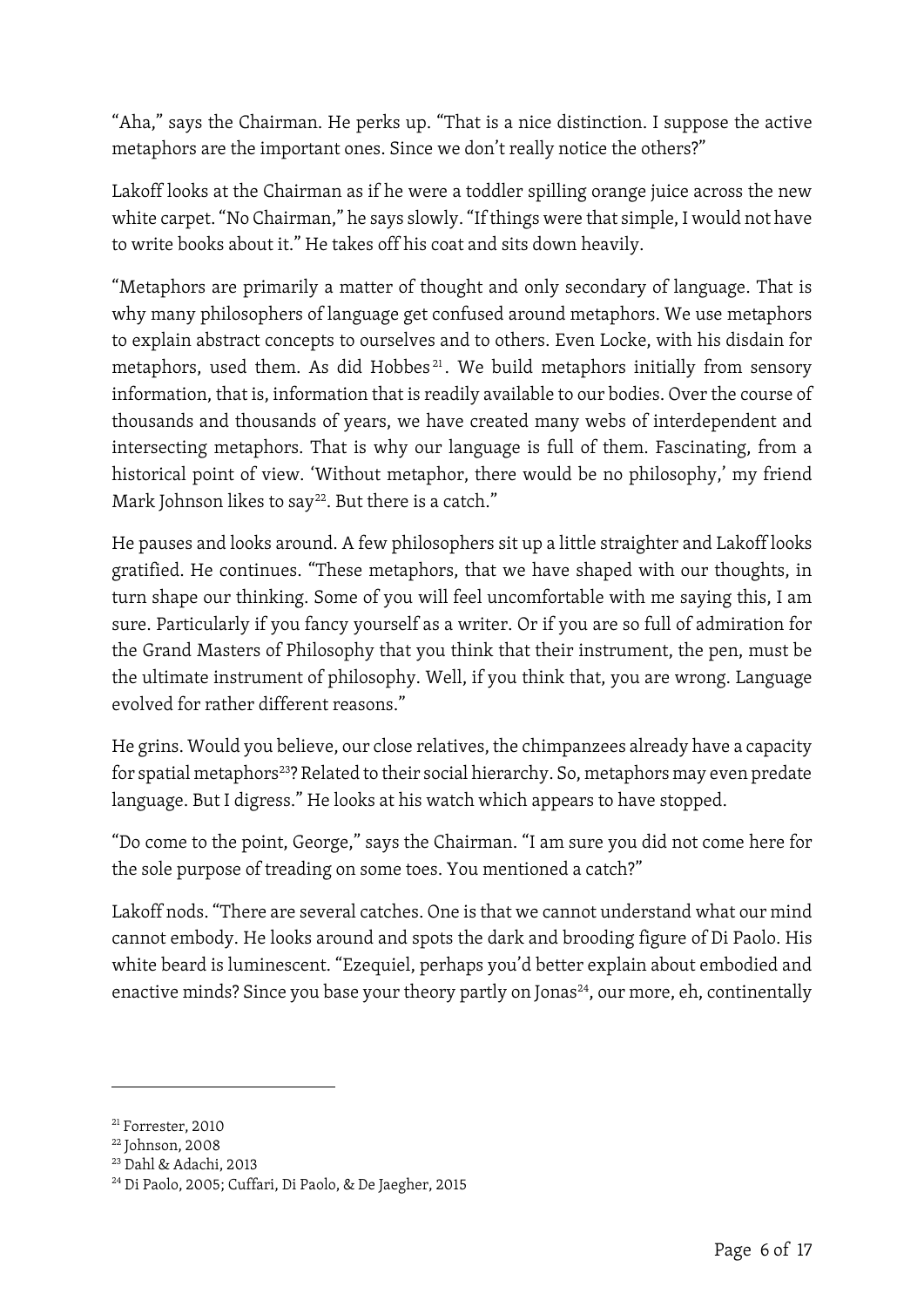oriented colleagues may appreciate your revolutionary ideas about how mind and language came to be."

The Chairman does not miss a beat. "No, Ezequiel, you had better not. We all know what a prolific writer you are. Now is not the time. Pray continue, George. We are hanging on your every word." Di Paolo sinks back in his chair, grabs his pipe and starts to fill it. He looks unhappy.

"Ok, ok," Lakoff mutters. "For present purposes, the important point is that metaphors guide our unconscious, and in doing so, shape our ideas and opinions. There is a wealth of research from cognitive linguistics and cognitive psychology which demonstrates this<sup>[25](#page-7-0)</sup>. In addition to my own research, of course. And there can be real-life consequences. Take an expression like *fighting disease*, which casts disease as an enemy. This metaphor actually reduces people's willingness to curb their own risky behaviour<sup>[26](#page-7-1)</sup>. Something similar happened around Richard Dawkins' book *The Selfish Gene*[27](#page-7-2). That metaphor had such sticking power that it held back research into non-genetic carriers of evolution for quite a while."

"I remember it well," Dennett says. He puts his cup down on the book he has been reading. "Richard was quite upset about it. In retrospect he said he should have called it *The Immortal Gene*. This is one of the reasons why I have suggested that metaphors should be reverse-engineered before you let them loose into the world. Find out any hidden meanings. Make sure it does what you want it to do. Searle here wished he had reverseengineered his *Chinese Room*."

Searle grimaces but says nothing. He has been very quiet. Too much media attention, Chairman thinks. Perhaps growing a beard would help. He waves Lakoff on. "Anything else, George?"

"Well," Lakoff says, "to come back to your remark about dead metaphors, Chairman. It does not matter whether we consciously recognise a metaphor or not. I will give you an example: the verb *to comprehend*. As you well know, it comes from the Latin *comprehendere*, meaning *to seize* or *to grasp* (prehendere) *together* (com). As a metaphor, the word *comprehension* is dead as a doornail. Yet we still understand *understanding* as a kind of mental grasping. This is not merely a matter of a single word. We have expressions such as *get a handle on the idea,* or *the idea got away from me*, or *eluded me*, *catching* or *escaping the* 

<span id="page-7-0"></span><sup>25</sup> Gibbs Jr., 2017, Gibbs Jr., 2008

<span id="page-7-1"></span><sup>26</sup> Hauser & Schwarz, 2015

<span id="page-7-2"></span><sup>27</sup> Dawkins, 1976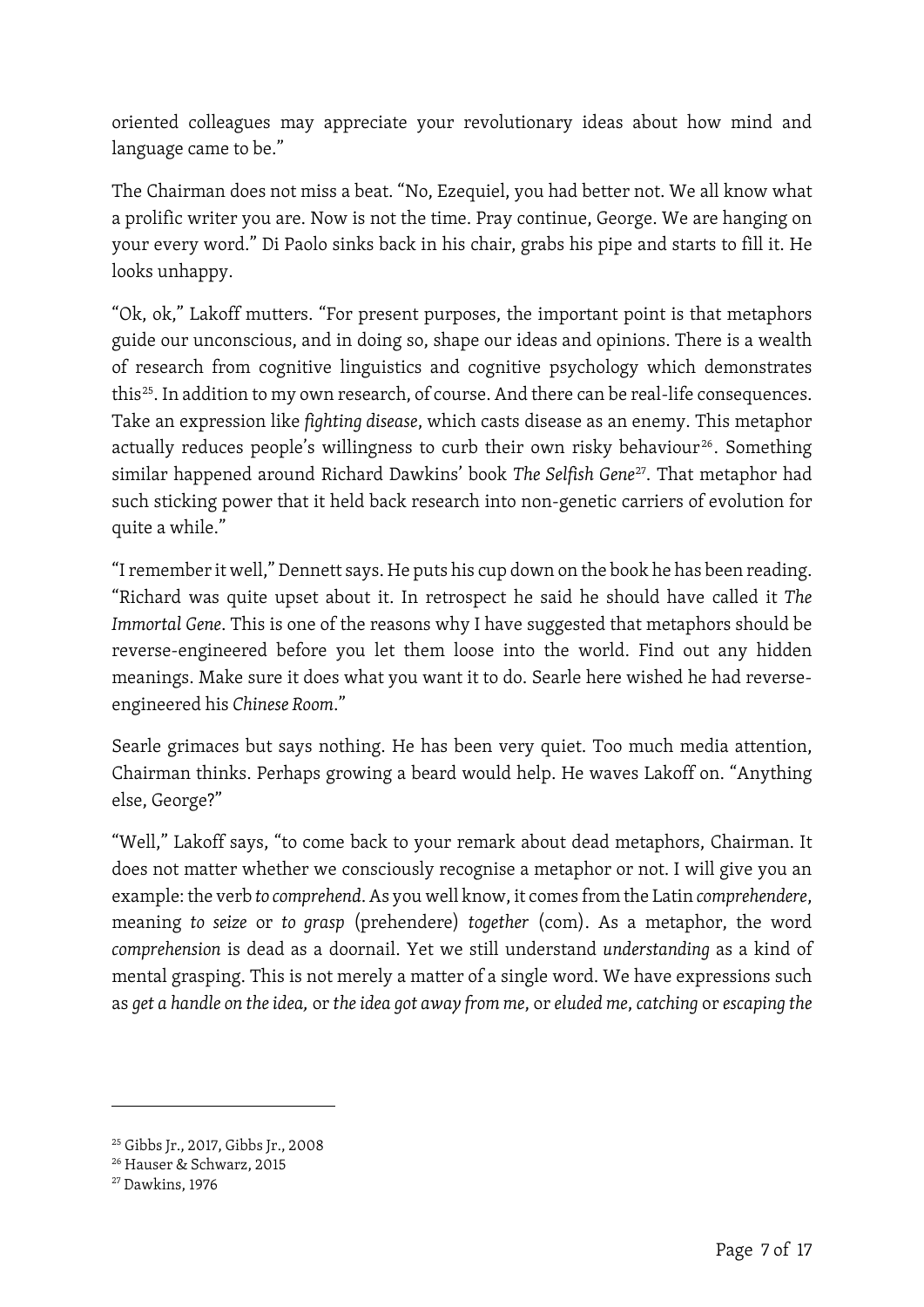*subtleties of the argument*. These are all instances of the same *understanding = grasping* metaphor which is very much alive in our language today<sup>[28"](#page-8-0)</sup>.

"If I understand you correctly," the Chairman says, "there is more to the metaphor than its parts".

"Quite so," Lakoff agrees. "We have layered common metaphors into stories that culturally define us. Take conceptual metaphors such as *wellbeing = wealth*, *purposes = destinations*, *strength = moral virtue* and *time = money*. This is not only how we speak; this is how we think."

He gestures to Mrs Majofski. "The point this lady is trying to make, I think, is that if you want to find out how a metaphor is going to be understood in the world, you need to put some elbow grease in. For instance, by reverse engineering it, like Daniel here suggests. But frankly, I don't think that is going to be enough. Arm-chair analysis will still limit you to your own cognitive predispositions. You need to become aware of all manner of cognitive biases that are built into us through our perceptions. The best thing for it is to go out and test your metaphors on real people and see how they understand them. You might learn something too."

"Is that what you meant, Anna?" the chairman asks. She nods vehemently. "Did you also mean to say that some of the entries in the Open Philosophy® Toolkit should be revised, as Daniel here suggests?"

She nods again, then adds: "Including the entry on *useful fictions*. Such a strange paragraph. It also speaks of *the selfish gene*, the one you were on about before. It defines *useful fiction* as a subspecies of *thought experiments*. It even devotes a paragraph entitled *caution* to its perilous nature. She wrinkles her nose. "It is all so very confusing. Those entries in the Open Philosophy® Toolkit on *analogies*, *thought experiments*, *intuition pumps* and *useful fiction* – they all refer back to each other. *Metaphors* are mentioned but not defined. *Intuition pumps* are, but in a round-about way: that they are not called *metaphors* or *analogies* 'for reasons of its origin'. That 'origin' being Professor Dennett here."

Dennett is engrossed in his manual. He does not seem to hear her.

"Now that I have started," Anna says defiantly, "I might as well finish. The Open Philosophy® Toolkit also distinguishes between *weak* and *strong analogies*. Do you know what the criterium is for a *strong analogy*? Don't laugh. 'A large or decisive number of relevant differences.' What does that even mean?"

<span id="page-8-0"></span><sup>28</sup> Lakoff, 1987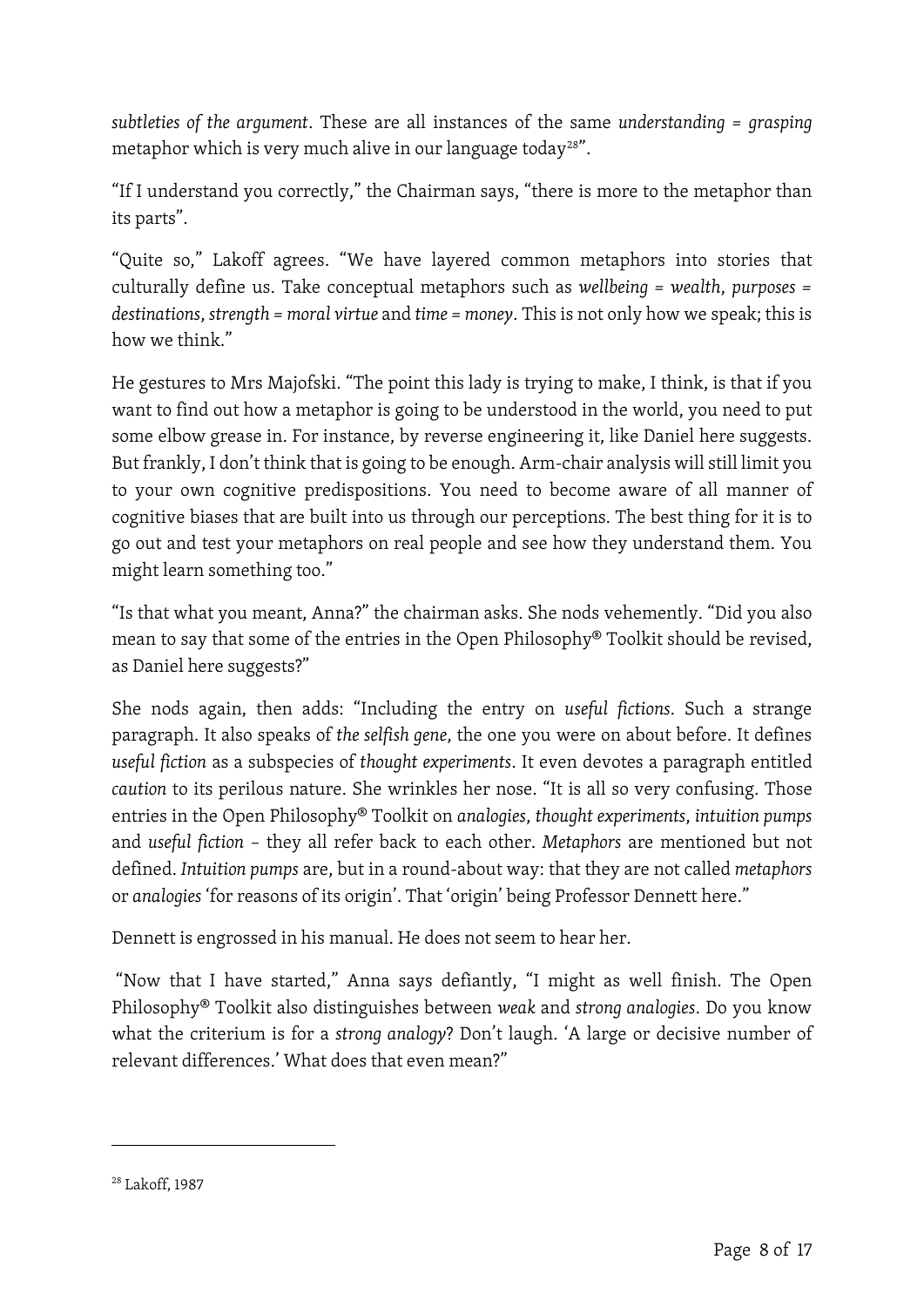"Why the Dickens did you not say all this before, woman?" the Chairman bursts out.

She colours a deep bright red. "Because it seemed impolite," she stammers. "I only meant to offer something useful to those philosophers who wanted it, not to be critical of all these big names.

She hesitates, then continues. "Excuse me for saying this, but this Council seems to think that talking amongst themselves counts as communication. Perhaps I had better take my notions over to the faculty of Media & Communication Studies. I mean, it is not just philosophers that should test their metaphors."

Several philosophers veer up and protest. The Secretary touches the Chairman's hand in what seems to be a desperate gesture. "You must not let that happen," he whispers urgently. "Before you know it, the public will start to hold us philosophers responsible for the effects of our writings. Imagine. As we are largely unaware what metaphors are hidden inside our texts, we would have to test all of them. Impossible! And even if we managed that, we still could not predict the effects on a future audience. We would have to take out insurance. You must find a way to put this cat back into the bag".

"Order, order," the Chairman cries. The noise dies down.

"Mrs Majofski, I mean, Anna, you have given us something to think about. There seems to be some confusion in the Open Philosophical® toolkit as to the nature of metaphoric expression and thought."

"Confusion, my foot." Anna has become defiant. "Those four entries in the Open Philosophy® toolkit should be merged into one. The one entry must include metaphors or might even be called *metaphors*. Plus, there should be a new entry for *rigorous argument*, to allow for those special cases of *thought experiments* and *analogies* that are on a par with science or mathematics. Assuming someone will come up with a definition of *rigorous* because currently the toolkit does not contain one."

She sits down, clearly taken aback by her own vehemence. An angry muttering rises. Some philosophers are leafing frantically through the index of the Open Philosophy® Toolkit. The Chairman makes a soothing gesture as if to quieten a sea.

"Anna, I commend your efforts in attempting to heighten our awareness of the trouble we might unwittingly cause when using metaphors. I personally see no harm in adding a metaphoric testing tool to our array of instruments. After all, you are not suggesting its usage to be compulsory."

Anna smiles weakly. The muttering rises again. The Chairman looks about. Some philosophers seem very agitated. Brown is tapping his foot. Michael Locke is barely able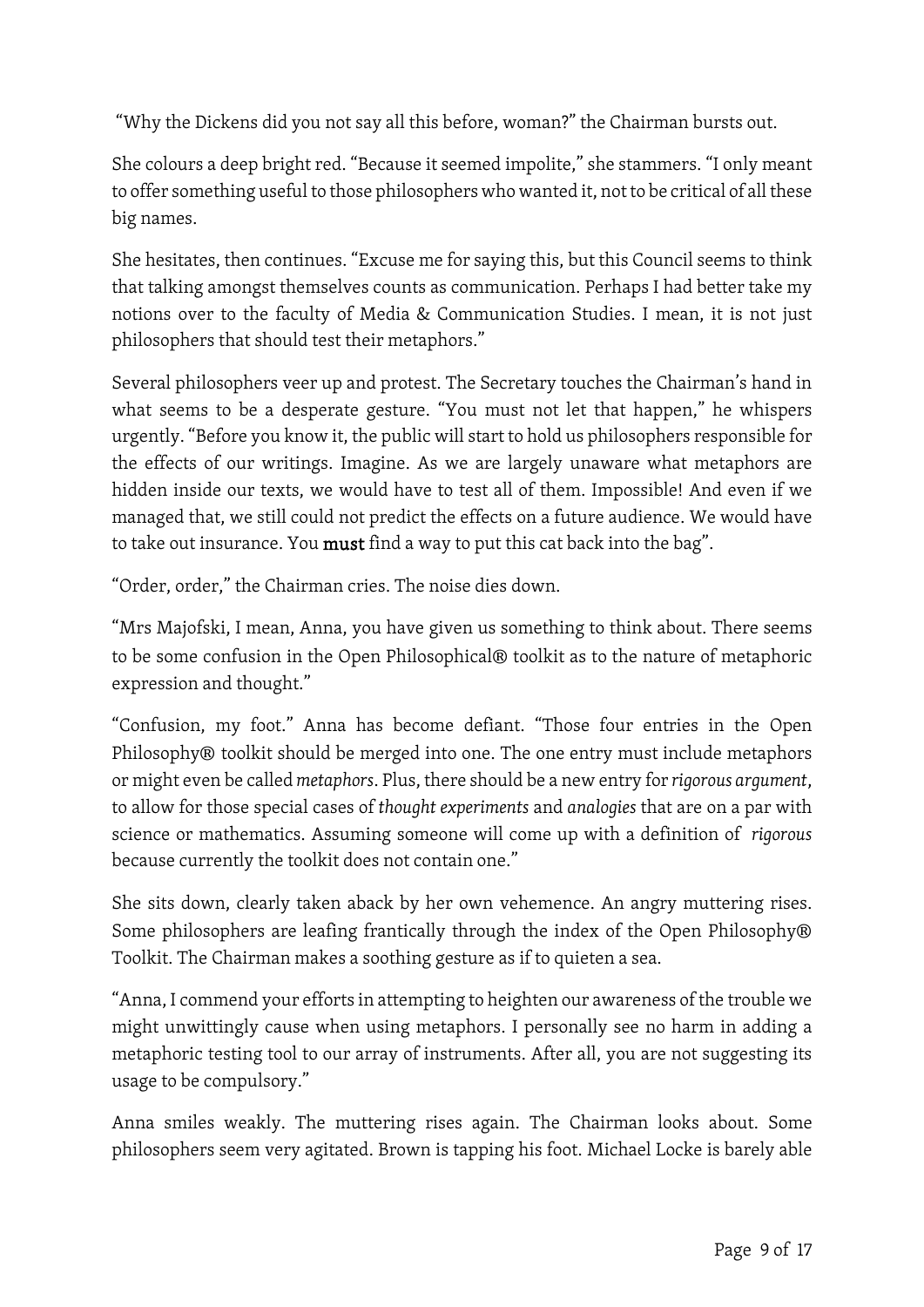to contain himself. He is feeling a bit queasy himself. Should not have had that wonderful apple pie in vanilla sauce at lunch, perhaps. Then his head clears.

"Anna, my dear", he says. "It occurs to me that we have a bit of a situation here. If I understand you correctly, metaphors are a ubiquitous ingredient of our language. Even part of our pre-linguistic apparatus, I gather. And they keep changing. What we think of as a metaphor today, may be regarded as common speech tomorrow. And have a different meaning the day after. What kind of test or engineering procedure could be applied in the case where the only available word that you possess is a former metaphor turned everyday word?"

Anna is about to answer when Hills rises. "Chairman", he says formally, "did I not advise you not, I repeat not, to venture into the philosophy of language? I understand your worry, but this is a niche subject".

Several voices join in. There is loud banging on tables. A chorus of 'it's our language too' erupts. The Secretary frantically waves his fountain pen, ink drops splashing on Dennett's manual. The Chairman raises his arms as if to invoke the heavens. "Patience, dear friends!" He lowers his voice. "It is patience we need. Let Anna answer this question. That is why we have invited her here today, surely?" From the corner of his eyes he sees Hills stomping out of the room, muttering 'fools, fools' to himself<sup>[29](#page-10-0)</sup>.

Anna swallows. "I will do my best", she says, staring into a sea of expectant faces. "You probably think of words and expressions referring to something in the real world, is that right?" Several philosophers nod.

"Well, as Dr Lakoff suggested earlier, language may not have evolved to convey truths. Or to attribute beliefs. Or even to convey thoughts." The room is eerily quiet. She takes a deep breath. "You might not like the idea too much, but our intelligence, our way with words, our conceptual abilities, our morality – everything that seems to separate us from animals, may just be a by-product of our linguistic abilities, not its purpose."

Michael Locke erupts. "What do you mean, not the purpose of our linguistic abilities? Then what, pray, is the purpose of language? Next you will claim that there is no difference between animals and ourselves. John would not have stood for such rubbish. He drew the line at not being cruel to animals."

Di Paolo seizes his chance. He is on his feet, gripping his pipe as if brandishing a weapon. "There is no difference at all", he says, "it is all in my books. Language is a form of autopoiesis. Like culture. Like homeostasis at the cellular level. Like evolutionary change. It is all the same, provided of course you accept a rereading of Kant's notion of natural

<span id="page-10-0"></span><sup>29</sup> Cf. Shakespeare, n.d. King Lear: Act 2, Scene 4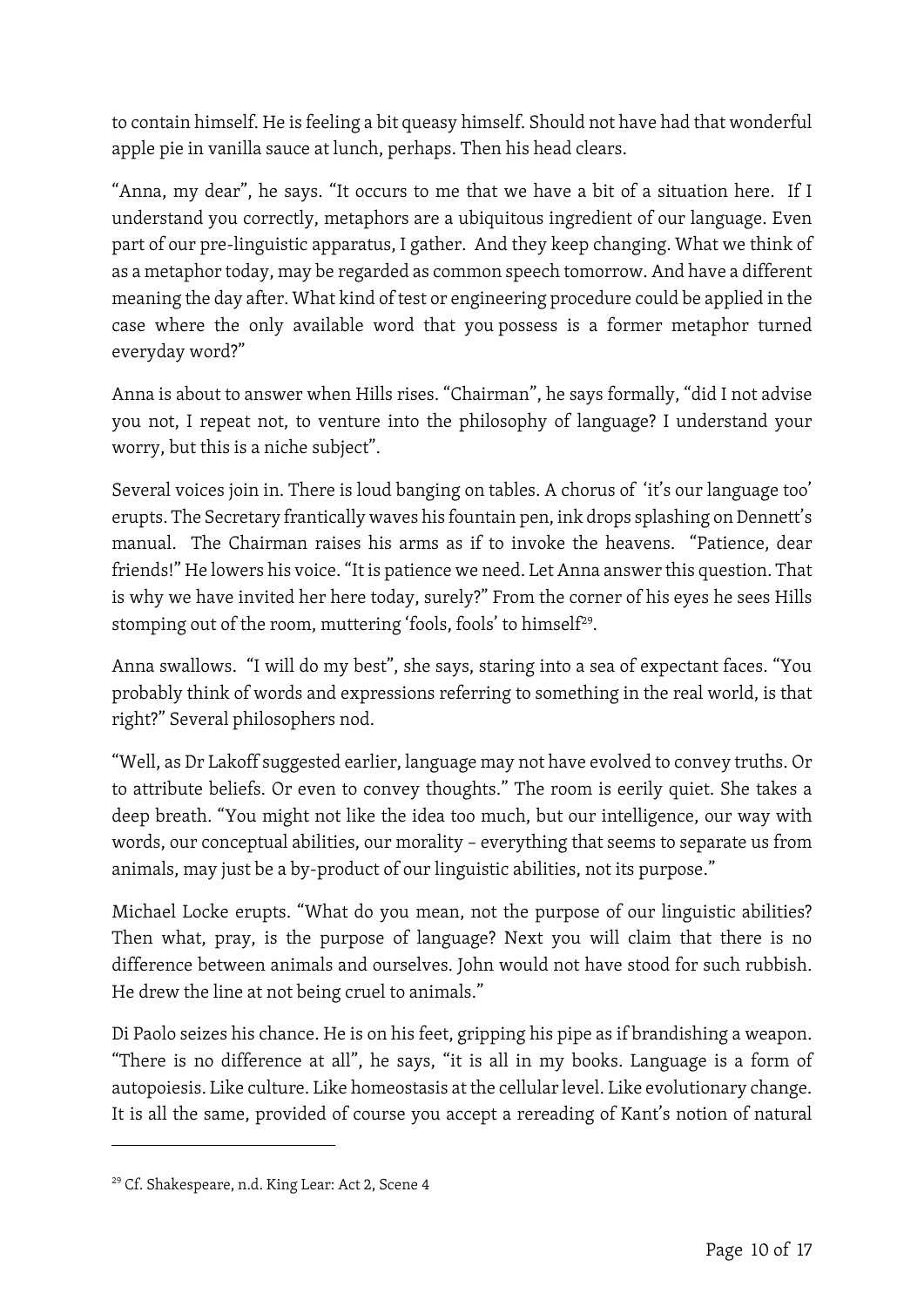purpose. That bit was Weber & Varela's invention<sup>30</sup>. Mine, or actually, Jonas' addition is that of survival $31$ , the mother of all values. The urge to survive is what sets the organism free. Free to become robust and adapt into ever new forms of cooperation with the outside world, eventually becoming, in our case, culture and language. Nothing whatsoever to do with logic or information or thinking. Just active homeostasis. That good Dr Ashby<sup>[32](#page-11-2)</sup> had it all sussed, back in the 1960s."

Dennett is suddenly awake. "Interesting, interesting. Important implications for consciousness. What do you call this, Ezequiel? This theory of yours?" Di Paolo takes a bow. "Autopoietic enactivism at your service," he smiles. He looks much happier. Dennett's eyes twinkle. He has put his manual down and is leaning forward.

"Gentlemen, gentlemen", the Chairman implores, "let's try to stay on topic, please?" He gestures to Anna to continue.

"I will take this in stages", Anna says. "You remember that Wittgenstein said that 'meaning is use'? That the usage of words depends on the game that is being played. Also, that this usage may change depending on the game, and that there is no privileged game<sup>[33](#page-11-3)</sup>. It was the later Wittgenstein who said this, obviously, because the younger Wittgenstein still thought that word and sentences work as names that refer to their bearer. Just like words refer to objects."

Several philosophers look nonplussed. Anna secretly wonders if this might be a belated reaction to Di Paolo's declaration. Or perhaps, that not all philosophers are familiar with Wittgenstein. She drinks from the glass the Secretary has thoughtfully put on the table in front of her and continues.

"Brandom takes the idea that *meaning* is socially determined, several steps further<sup>[34](#page-11-4)</sup>. Language games have rules, and those rules are also socially determined. If we want to understand a concept or a proposition, we grasp, infer its meaning from the way it is socially used. We do this implicitly, or, as Wittgenstein wrote, blindly. And we do this, not to exchange information, says Brandom, but in a game of giving and asking for reasons. To explain and justify ourselves. To position ourselves in a larger web of beliefs that we collectively hold. If we have logical reasons, or rational ones, they must fit into that web of beliefs before we can draw on them. Otherwise, we cannot play the deontic game of

<span id="page-11-0"></span><sup>30</sup> Weber & Varela, 2002

<span id="page-11-1"></span><sup>31</sup> Froese & Di Paolo, 2011

<span id="page-11-2"></span><sup>32</sup> W. Ashby, 1960

<span id="page-11-3"></span><sup>33</sup> Wittgenstein, 1953

<span id="page-11-4"></span><sup>34</sup> Robert Brandom, 1998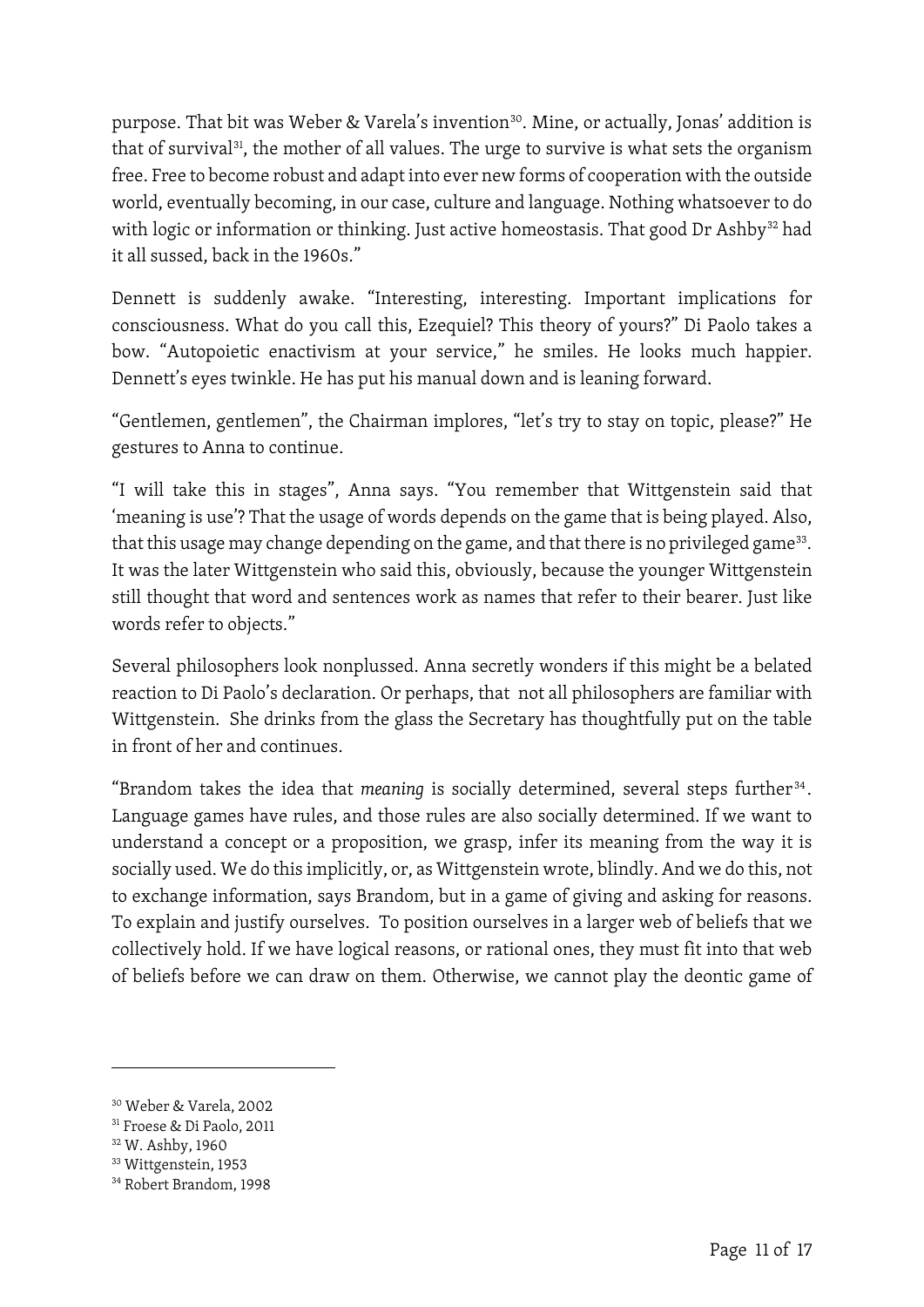scorekeeping. Which is how we keep track of each other's commitments. Of what we mean. It is all normative, you see."

The silence stretches. Eventually the Secretary asks: "Brandom, isn't that the guy with the foot-long beard?"

Dennett chuckles. "Yes", he grins. "A fine beard indeed. Well over a foot, I'd guess. I like the guy. And what he writes, mostly. All in the spirit of Wilfrid Sellars, may his soul find peace. Sellars understood[35](#page-12-0) that *to mean* is about prescription and justification, not about description and explanation of empirical facts. So, you lot can talk about the meaning of expressions until the cows come home. It makes no difference. Meaning will go its own way."

The Chairman looks as if he has woken up to discover a bulldozer in his back garden - before being hijacked by a spaceship<sup>[36](#page-12-1)</sup>. "But, but," he objects, "but then how can we make our words mean anything at all? What about truth? And knowledge? And perhaps the answer to …?" His voice falters.

"Told you so!" Hills has come back into the room. He is triumphant. He points a long white finger at the Chairman. "Happy now? Any the wiser? No, I did not think so. I will summarise it for you, Chairman. Words have meaning in the same way that humans don't."

The Chairman now looks bewildered. At this point Searle wakes from his lethargy. He pushes himself upright and stands with balled fists in front of the assembled philosophers."What is going to happen to my speech acts? "he cries. "Austin's legacy! Are you throwing away everything I have worked for? You, you, Pragmaticists!" He is almost spitting with rage.

"Mind your heart, John", Hills says. "You were never very good at reading the spirit of the times. An unfortunate habit. But this is not about a French hippie, a brain-in-a-vat or an attractive new assistant. You get to keep your speech acts. It is only the notion of speaker's intention that must come down a notch or two. *Meaning* is not just about the speaker, never mind his intentions. It is about inferencing within the whole social fabric."

Anna coughs pointedly. Searle, Hills, and Dennett stop talking amongst themselves, looking suitably embarrassed. "As I was saying", she continues, "assuming, with Wittgenstein, that *meaning is use*, and, with Brandom, that *use is governed by social norms*, there is no such thing as a fixed semantic meaning, let alone one we can forward engineer. So, you need not worry, Chairman. I have not saddled you with a whole new problem.

<span id="page-12-0"></span><sup>35</sup> D. Dennett, 2006

<span id="page-12-1"></span><sup>&</sup>lt;sup>36</sup> Cf. The Hitchhiker's guide to the Galaxy, Adams, 2017.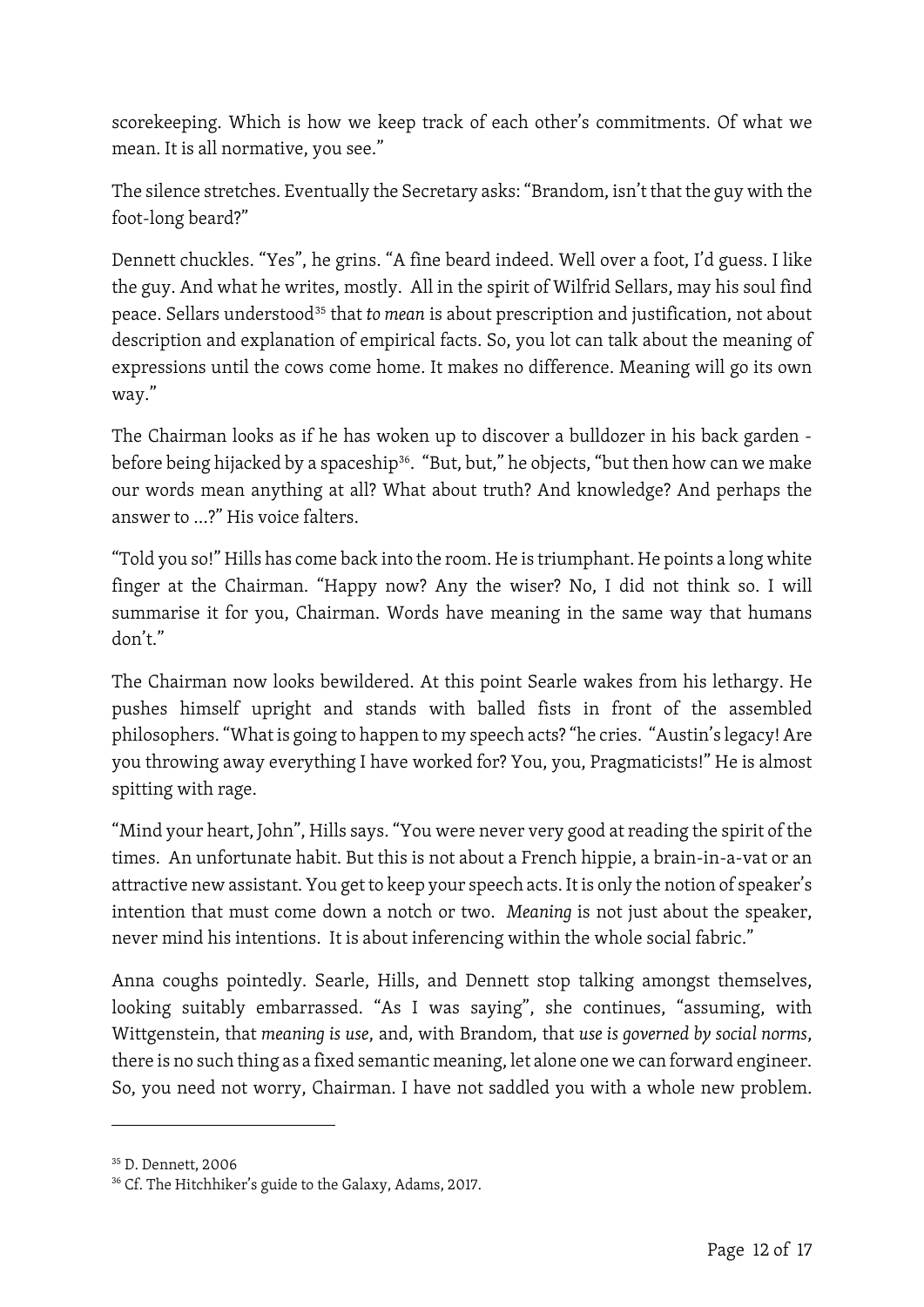That larger problem with meaning was already there. You will forgive me for not solving that problem today, I hope?"' She bats her eyelashes.

General laughter erupts. Anna visibly relaxes. "Good," she says, "then I will leave that to Robert Brandom. Is there anything else you wanted to ask me, Chairman? Anyone else?"

Michael Locke veers up. He has a savage look about him. "Well, Anna," he says, "perhaps you will answer me this. If there is a general problem with *meaning*, why do we need a testing procedure for metaphors? And whilst we are on the subject, what does this testing procedure of yours look like?"

Anna looks from the Chairman to the Secretary and back again. She frowns. "Did you not read my application? I did quite a bit of research for you, outlining the general problems with meaning. I also outlined the metaphor testing procedure, even illustrated it with a real-world example. Rather a lot of work, altogether. Surely you have distributed my application to these philosophers here?"

The Secretary flushes. He fiddles with his tie. "Well yes, of course I did, my dear. It is merely, that, well, we don't always have time to read everything in detail, you understand. Also, some of us are getting on a bit, you see. Sometimes forget what we have read, so to speak. Generally speaking, that is, I do not mean anyone in particular, naturally, of course".

"Never mind," Anna says, "I am happy to explain it again. With your permission, Professor Dennett, I will use *the selfish gene* example. And I will start with the procedure you described. Is that ok?"

Dennett nods. "Go ahead, he says. "It will be a pleasure not to hear myself talk for a change." He sinks back in his chair, but he does not pick up his manual again.

"The idea is," says Anna, "that you reverse-engineer a metaphor you are concerned about. You extract as many possibly meaningful parts as you can. Get other people to help you if necessary. In the case of *the selfish gene*, I extracted: a gene is a recognisable unit / endures over time / has a *self*/ has motives / wants its *self* to survive / is an agent / benefits from change for survival / can affect change.

"These little sentences are what Professor Dennett here calls the 'knobs', that you need to turn. You change them a little bit to see what happens. Exaggerate them. This is where my suggestions come in, because from literature we know our weak spots. We suffer from confirmation bias. We tend to attribute agency or trends to inanimate things, as is the case with this *selfish gene* metaphor. As a result of *priming*, that is, fusion of the physical with the psychological, we have unconscious associations with speed, size, colour, and temperature. Our cultural environment contains many ready-made conceptual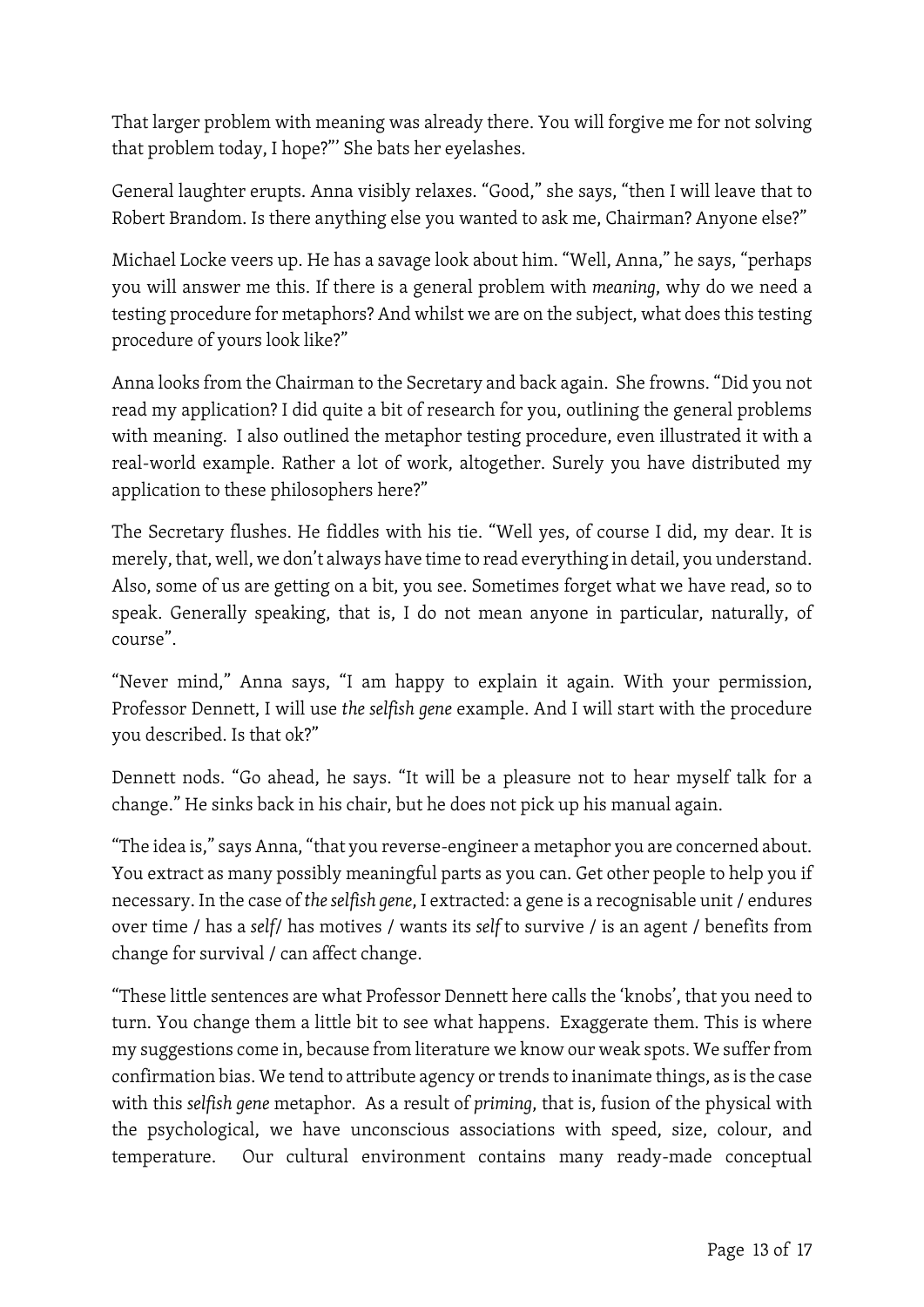metaphors such as *argument = war* and *country = family* which we tend not to question, as Dr Lakoff here has already explained to you."

Lakoff sits up a little straighter, an angelic expression on his round face, nodding emphatically. Anna continues. "Armed with this knowledge we can generate lots of interesting twists on these extracted sentences. Turn the knobs, so to speak. For instance: genes have split personalities / eternal life / democratic rights / plan their career / are narcistic / get bored easily / have dangerous powers. Each sentence points to an aspect of the metaphor's meaning which the author may or may not have intended. Which may then be reconsidered."

She falls silent. Dennett gives her a thumbs-up. Michael Locke stares at her as if she has suggested to take a fishing trip together and he is to bring the worms. He rubs his nose. "Well then, Anna," he says. "That was quite a speech. I wonder, might you have a suggestion to what metaphors we apply this procedure of yours? All? None? Or mayhap whenever we please?" His voice is dripping with sarcasm.

"Imagine," Anna says mischievously. "The time is near when your word processor will help you identify the metaphors you have used<sup>[37](#page-14-0)</sup>. Dennett triumphantly waves his manual on object oriented programming. Michael Locke looks utterly horrified. Anna giggles.

"Perhaps computer-aided text analysis is a bridge too far right now," she says. "To answer your question, you apply this procedure, as you call it, whenever you want to be sure that your metaphors will not backfire. You see, it is your own responsibility. We must all play Sellars' game of giving and asking for reasons. You have a commitment to the meaning of your metaphors, whether you are aware of it or not. Deontic scorekeeping halts for no one."

In the pause that follows, the Chairman takes back control of the meeting. "Thank you, Anna," he says. "We seem to be done here. And agreed, largely. I think we need to confer with Julian and Peter as the authors of the Open Philosophy® Toolkit. There are several entries that can be improved upon, that much has become clear. Unfortunately, they are not here today, so I suggest a committee to meet at a future date. If the Council agrees, I will endeavour to arrange this."

There are nods of general assent. Michael Locke opens his mouth but then closes it again. The Chairman is filled with relief.

"I now close this meeting," he says cheerfully. "The bar is open."

<span id="page-14-0"></span><sup>37</sup> Neuman et al., 2013; Zayed, McCrae, & Buitelaar, 2019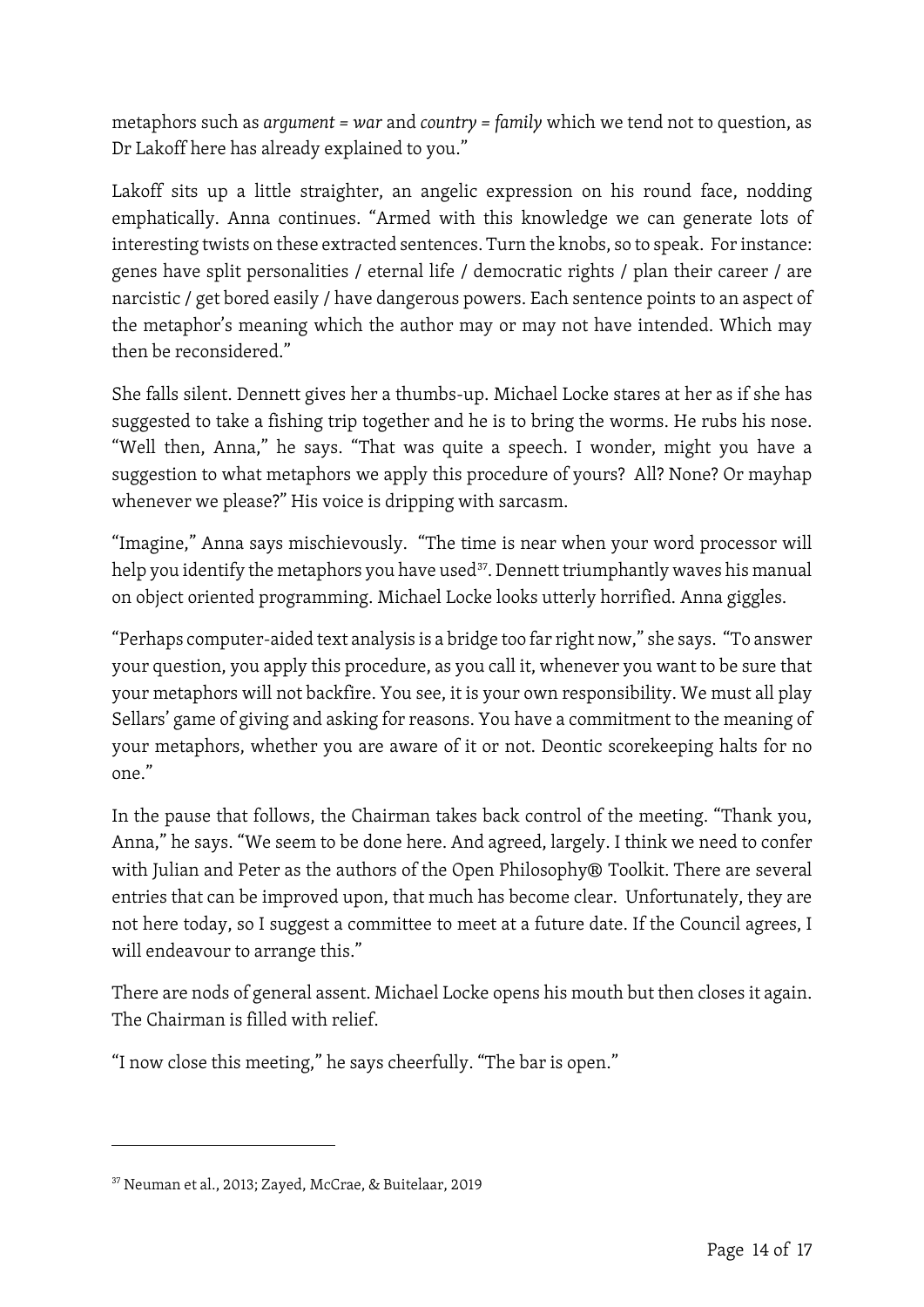## **Bibliography**

- Adams, D. (2017). *The Hitchhiker's Guide to the Galaxy Omnibus: A Trilogy in Five Parts* Vol. 6. Pan Macmillan.
- Aristotle. (1984). *The Complete Works of Aristotle: The Revised Oxford Translation* J. Barnes, Ed. Princeton, New Jersey: Princeton University Press.
- Baggini, J., & Fosl, P. S. (2002). *The Philosophers Toolkit: A Compendium of Philosophical Concepts and Methods*. Wiley.
- Berkeley, G. (2012). *De Motu and the Analyst: A Modern Edition, With Introductions and Commentary*. Springer Science & Business Media.
- Cuffari, E. C., Di Paolo, E., & De Jaegher, H. (2015). From participatory sense-making to language: There and back again. *Phenomenology and the Cognitive Sciences*, *14*4, 1089–1125. https://doi.org/10/gf37jc
- Dahl, C. D., & Adachi, I. (2013). Conceptual metaphorical mapping in chimpanzees (Pan troglodytes). *ELife*, *2*, e00932. https://doi.org/10/ggfhxs
- Davidson, D. (1978). What Metaphors Mean. *Critical Inquiry*, *5*1, 31–47. https://doi.org/10/fbmn5z
- Dawkins, R. (1976). *The selfish gene*.
- Dennett, D. (2006). Essay on Robert Brandom, Making it Explicit. Retrieved from https://ase.tufts.edu/cogstud/dennett/papers/Brandom.pdf
- Dennett, D. C. (2013). *Intuition Pumps And Other Tools for Thinking*. W. W. Norton & Company.
- Di Paolo, E. (2005). Autopoiesis, Adaptivity, Teleology, Agency. *Phenomenology and the Cognitive Sciences*, *4*4, 429–452. https://doi.org/10/dsnkd6
- Forrester, S. (2010). Theories of Metaphor in Seventeenth and Eighteenth-Century British Philosophy: Metaphor in 18th-Century British Philosophy. *Literature Compass*, *7*8, 610–625. https://doi.org/10/ddhbct
- Froese, T., & Di Paolo, E. A. (2011). *The enactive approach: Theoretical sketches from cell to society*. https://doi.org/10.1075/pc.19.1.01fro
- Geary, J. (2011). *I is an other: The secret life of metaphor and how it shapes the way we see the world*. HarperCollins New York, NY.
- Gibbs Jr., R. W. (Ed.). (2008). *The Cambridge Handbook of Metaphor and Thought*. Cambridge University Press.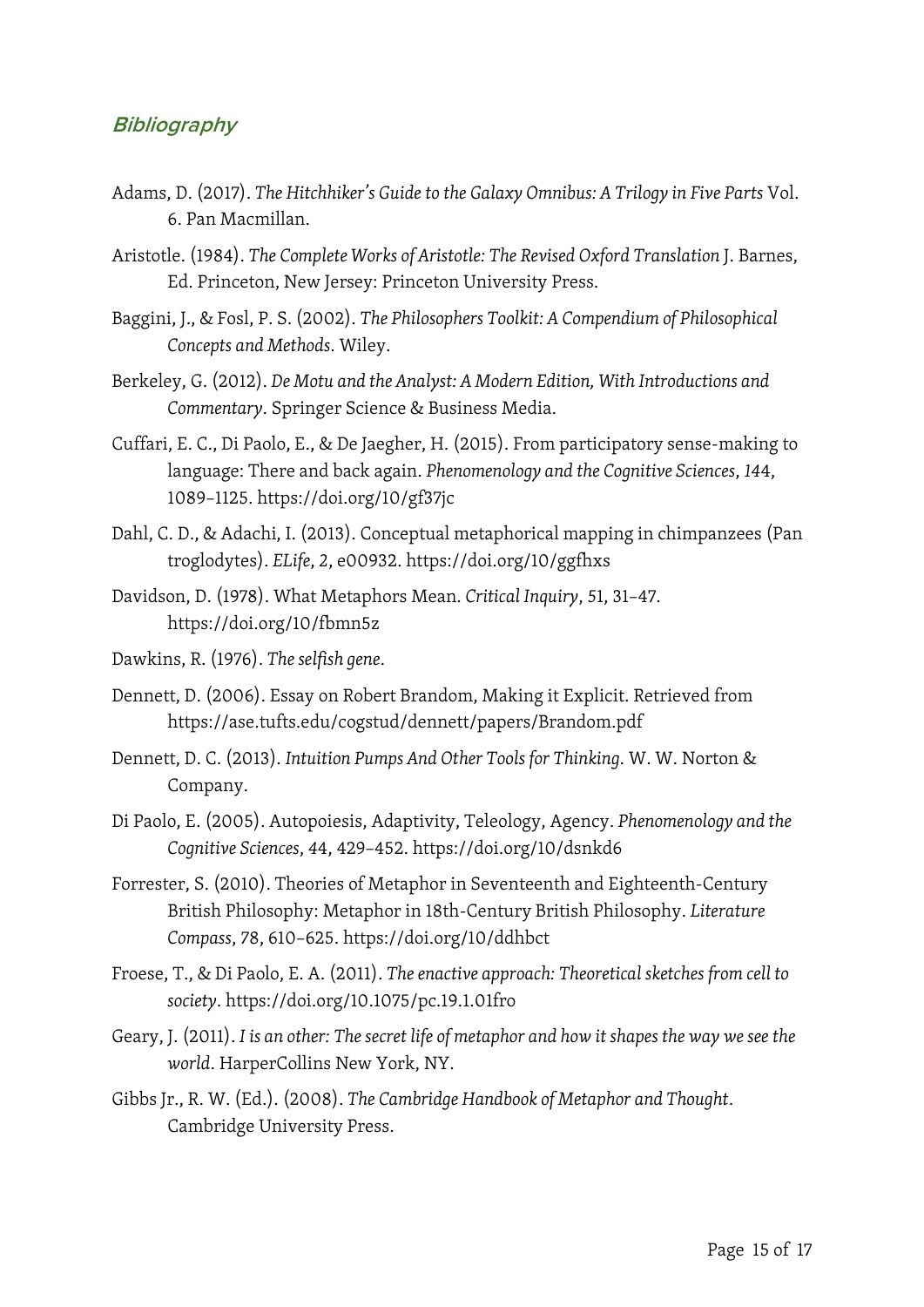- Gibbs Jr., R. W. (2017). *Metaphor Wars: Conceptual Metaphors in Human Life*. https://doi.org/10.1017/9781107762350
- Harari, Y. N. (2018). *Sapiens—A brief history of humankind*. Diamond Publications.
- Hauser, D. J., & Schwarz, N. (2015). The war on prevention: Bellicose cancer metaphors hurt (some) prevention intentions. *Personality & Social Psychology Bulletin*, *41*1, 66– 77. https://doi.org/10/f6r9qj
- Hills, D. (2017). Metaphor. In E. N. Zalta (Ed.), *The Stanford Encyclopedia of Philosophy* Fall 2017. Metaphysics Research Lab, Stanford University.
- Hobbes, T., & Gaskin, J. C. A. (1998). *Leviathan*. OUP Oxford.
- Johnson, M. (2008). Philosophy's Debt to Metaphor. In Jr. Gibbs Raymond W. (Ed.), *The Cambridge Handbook of Metaphor and Thought* pp. 39–52. https://doi.org/10.1017/CBO9780511816802.004
- Lakoff, G. (1987). The Death of Dead Metaphor. *Metaphor and Symbolic Activity*, *2*2. https://doi.org/10/cwf6kb
- Lakoff, G., & Johnson, M. (2003). *Metaphors We Live By*. University of Chicago Press.
- Lewis Carroll. (1982). *Alice's Adventures in Wonderland and Through the Looking-Glass and What Alice Found There*. Oxford University Press.
- Locke, J. (1998). *An Essay Concerning Human Understanding*. Penguin Classics.
- Loeffler, R. (2018). *Brandom*. John Wiley & Sons.
- Mah, M. (2014). *Garden of the Soul: Exploring Metaphorical Landscapes of Spirituality*. Wipf and Stock Publishers.
- Neuman, Y., Assaf, D., Cohen, Y., Last, M., Argamon, S., Howard, N., & Frieder, O. (2013). Metaphor Identification in Large Texts Corpora. *PLoS ONE*, *8*4. https://doi.org/10.1371/journal.pone.0062343
- Robert Brandom. (1998). *Making It Explicit: Reasoning, Representing, and Discursive Commitment*. Harvard University Press.
- Shakespeare, W. (n.d.). King Lear. Retrieved from http://shakespeare.mit.edu/lear/full.html
- Stuart, M. T., Fehige, Y., & Brown, J. R. (Eds.). (2017). *The Routledge Companion to Thought Experiments*. Routledge.
- W. Ashby. (1960). *Design for a Brain: The Origin of Adaptive Behaviour*. Springer Science & Business Media.